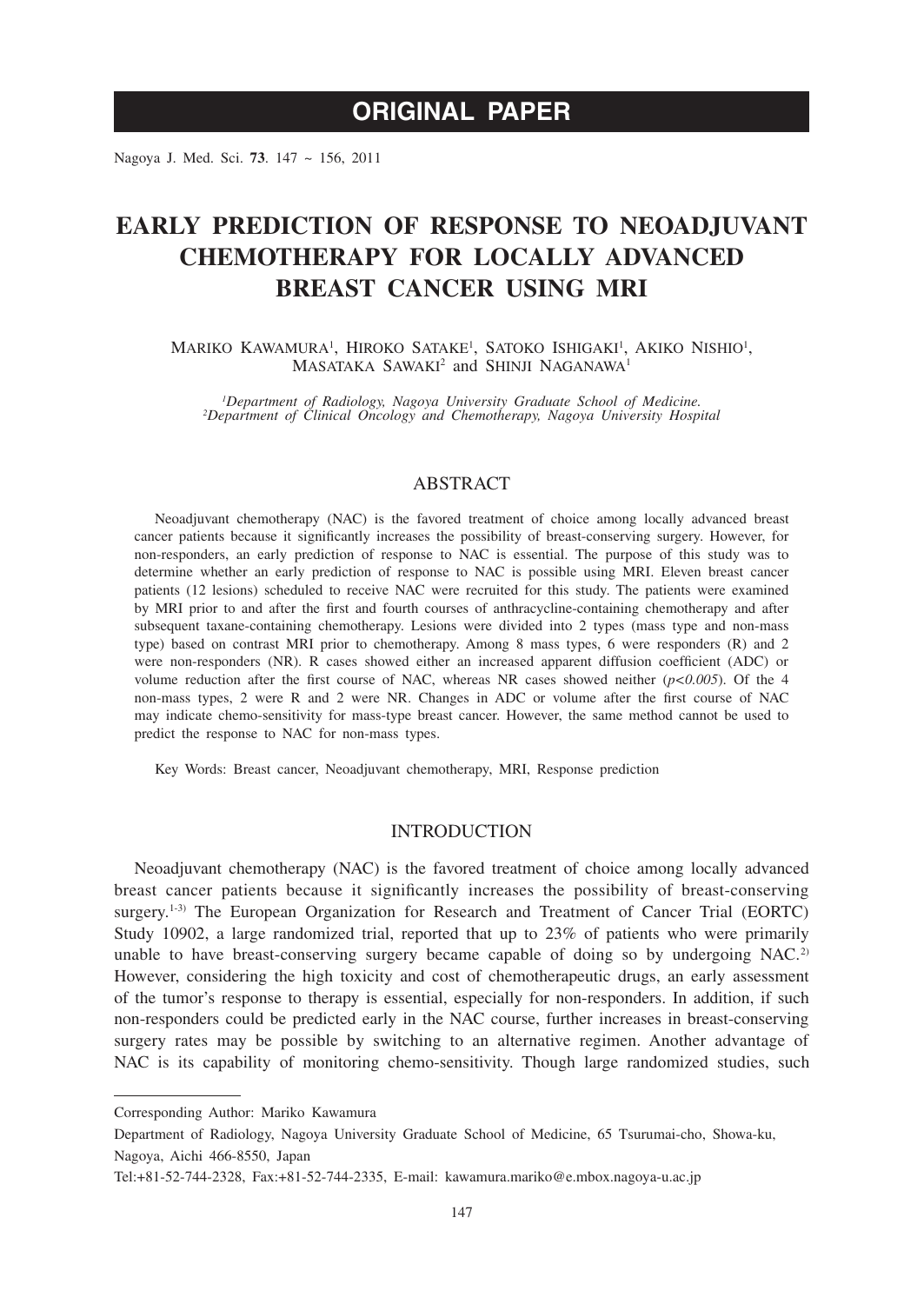as the National Surgical Adjuvant Breast and Bowel Project (NSABP) protocols B-18 and B-27, suggest that pathological complete remission (pCR) is the only predictor of prognosis,<sup>1,3)</sup> there are some reports of a correlation between the chemo-response for non-pCR and recurrence.4,5) If the response rate relates to recurrence, an early prediction of chemo-response would be very informative in terms of prognosis as well.

The conventional technique for monitoring response to treatment in oncology is to measure tumor size. For breast cancer, physical palpation and ultrasonography are often used to monitor the response during NAC. However, recent studies have shown magnetic resonance imaging (MRI) to be superior to physical examination and ultrasonography for revealing the extent of breast cancer and for assessing residual disease after  $NAC<sub>6-8</sub>$  Thus, MRI is widely chosen to diagnose residual disease after chemotherapy. When considering an early prediction of chemo-sensitivity, it is known that functional properties such as metabolism, vascularity, and cellularity change before structural changes become evident. From this perspective, MRI is superior to other examinations because of its potential to characterize the functional and biochemical properties of tumors with various techniques. In breast cancer, qualitative monitoring to detect early response to NAC is performed using 3 major techniques: dynamic contrast-enhanced MRI (DCE-MRI), MR spectroscopy (MRS), and diffusion-weighted imaging (DWI). DCE-MRI reveals drug-induced changes in tumor vascularity, $9-12$ ) while MRS shows changes in the water/fat ratio and concentrations of choline-containing compounds in tumors.13,14) DWI shows *in vivo* images of biological tissues weighted with the local microstructural characteristics of water diffusion. The apparent diffusion coefficient (ADC) is used to quantify the water diffusion, so that changes in ADC values may represent changes in the cellular density of tumors. Pickels et al. and Sharma et al. have reported that changes in the ADC value precede morphological changes.15,16) However, Nilsen et al. have reported that ADC increases observed during NAC do not correlate with chemo-response.<sup>17)</sup> This disagreement concerning the change in the ADC value and its correlation to chemo-sensitivity may derive from the pathological diversity of breast cancer. In this study, breast cancer was classified into mass and non-mass types prior to NAC based on the definition of the Breast Imaging Reporting and Data System MRI (BI-RADS-MRI) Guidelines.18) The shrinkage pattern, ADC values, and volumetric changes were then observed to determine if an early prediction of clinical response is possible for patients with these 2 types of tumors.

### MATERIALS AND METHODS

#### *Patients and chemotherapy*

From July 2008 to December 2009, female patients aged 38–69 years (mean 54 years) with stage II or III breast cancer, a tumor greater than 2 cm in diameter and/or with at least one tumor-positive lymph node, who were scheduled to receive NAC, were invited to participate in this study. All had invasive breast cancer diagnosed by core biopsy or fine needle aspiration before chemotherapy, and none of the patients had been treated with hormone therapy, chemotherapy, or radiotherapy before the first MR examination. MRI was performed prior to and after the first, fourth, and final scheduled courses of NAC to allow for an evaluation of DWI and DCE-MRI. Chemotherapy consisted of 4 courses of FEC (fluorouracil 500 mg/m<sup>2</sup>, epirubicin 100 mg/m2 , and cyclophosphamide 500 mg/m2 ) administered at 3-week intervals. Following FEC, a taxane-containing treatment of 12 courses of weekly paclitaxel  $(80-100 \text{ mg/m}^2)$  or 4 courses of docetaxel (70–75 mg/m<sup>2</sup>) at 3-week intervals, were administered. An institutional review board approved this prospective study to assess the capability of MRI for predicting response to treatment, all patients gave their written informed consent.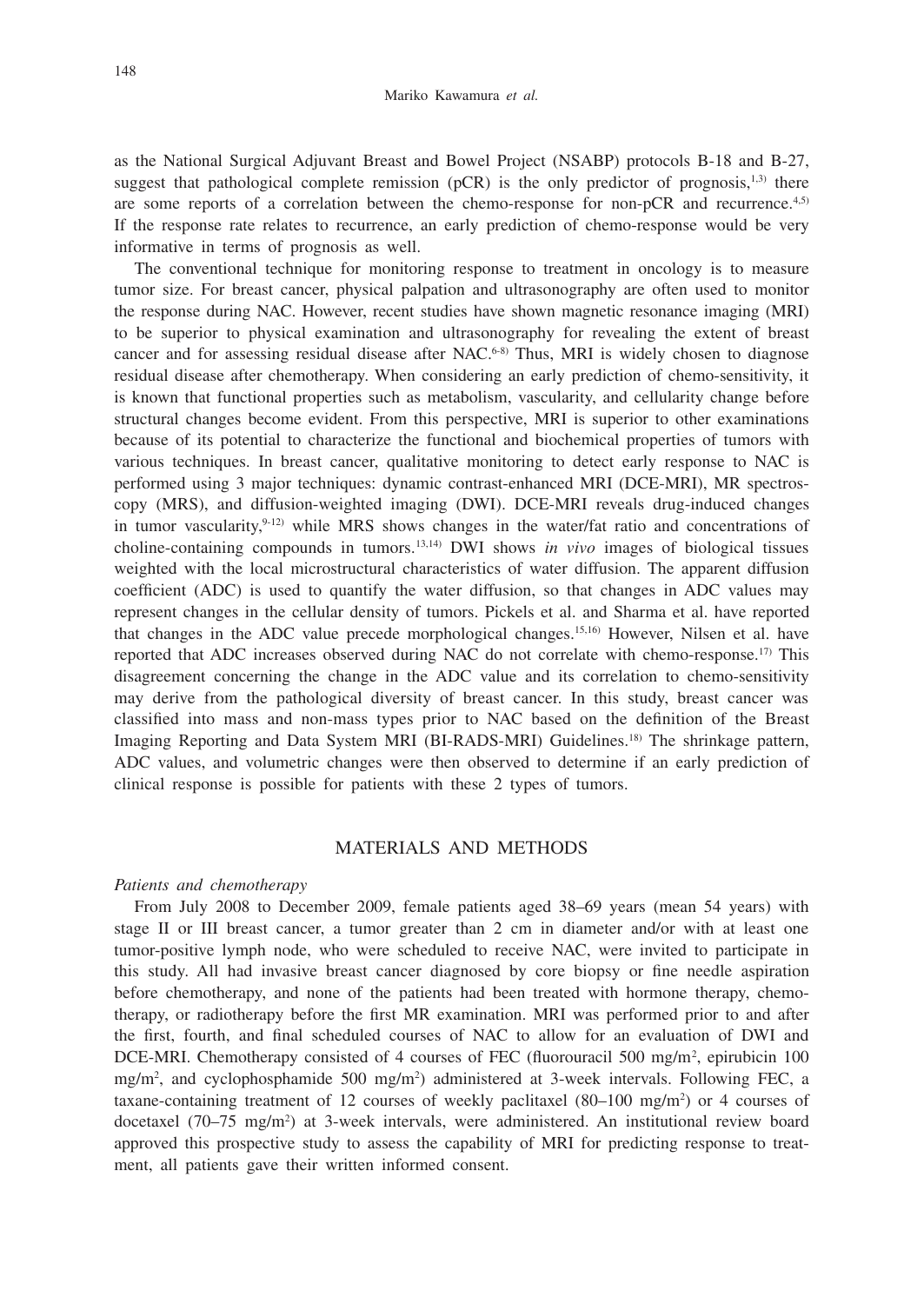#### EARLY RESPONSE TO NAC IN BREAST CANCER

#### *MRI examination*

Patients were scanned in the prone position on a 3.0-T scanner (MAGNETOM Trio; Siemens Medical Solutions, Erlangen, Germany) with a dedicated 4-channel, phased-array, bilateral breast coil. Before the administration of contrast media, axial bilateral DWI images were acquired. DWI images were obtained using spin-echo single-shot EPI imaging with the following parameters: TR/ TE 7500/71 ms; FOV 385×289 mm; matrix 128×96; thickness 3.0 mm; gap 0.6 mm; acquisition time 158 seconds. Spectral attenuated with inversion recovery (SPAIR) was used for fat suppression. Motion-probing gradients (MPGs) in 3 orthogonal orientations were applied with b values of 50, 800, and 1500 s/mm2 . Isotopic diffusion-weighted (trace) images were reconstructed for each b-factor. ADC maps were automatically created on the workstation from diffusion-weighted images with b values of 50, 850, and 1500 s/mm2 . Dynamic axial bilateral breast images of fatsuppressed high-resolution T1-weighted 3-dimensional fast-gradient echo images (VIEWS) were sequentially acquired before and 75, 185, and 295 seconds after the administration of contrast medium. For a dynamic study, *gadopentetate* dimeglumine (Magnevist; Bayer Schering, Osaka, Japan) was administered intravenously using a power injector at a dose of 0.1 mmol/kg body weight at a flow rate of 2 ml/s, followed by flushing with 20 ml saline. The parameters of the VIEWS sequence were: TR/TE 4.2/1.6 ms, flip angle 15, FOV 340×340 mm, matrix 512×410, thickness 0.9 mm, acquisitions 1, acquisition time 106 seconds. SPAIR for fat suppression was applied. With this parameter setting, the spatial voxel size was 0.7×0.8×0.9 mm.

#### *MRI analyses*

Each tumor was categorized as a mass or non-mass type from the DCE-MRI prior to NAC. According to the Breast Imaging Reporting and Data System MRI (BI-RADS-MRI) Guidelines,18) a mass type was defined as a 3-dimensional space-occupying lesion with definable margins from surrounding glandular tissue. A non-mass type was defined as lesions without mass formation. The ADC for each tumor was calibrated using the following procedure: A region of interest (ROI) was drawn in all slices within the tumor on the ADC map. In each slice, an ROI was drawn to be as large as possible within the tumor by referring to the post-contrast enhanced images and DWI images to verify the tumor boundaries. Care was taken to exclude areas of necrosis given that they have a high ADC. Areas of enhancement deficit or high signal intensity within the tumor demonstrated on the T2 images were taken to represent tumor necrosis. To calibrate the average ADC of all slices, the weighted average of ADC based on the ROI area was used instead of simple averaging by the number of ROIs. For each MRI examination, patients were scanned on the same MRI using the same protocol. The volume of a tumor in the mass-type group was calculated by a summation of tumor areas in all slices and multiplied by the slice thickness. Due to the difficulty of drawing the lesion boundaries, a measurement of the largest diameter on the post-contrast image was used to define the standard size for a non-mass type. The shrinkage pattern was noted according to the classification proposed by Tozaki et al.<sup>19)</sup> as concentric shrinkage or shrinkage with residual multi-nodular lesions with reference to the information from the post-contrast images.

According to the RECIST criteria and the report by Partridge et al.,<sup>5)</sup> responders (R) were patients with a percentage of tumor volume reduction greater than 65% and the largest diameter reduction greater than 30%. Patients with a percentage of tumor size reduction less than R were classified as non-responders (NR). The response was classified after a full course of NAC, and all patients had either a mastectomy or breast-conservation surgery after NAC. The largest histopathological diameter was reported to represent the final tumor size and was compared with the largest diameter of the tumor measured by contrast MRI at the end of chemotherapy to assess the reliability of the MRI measurement.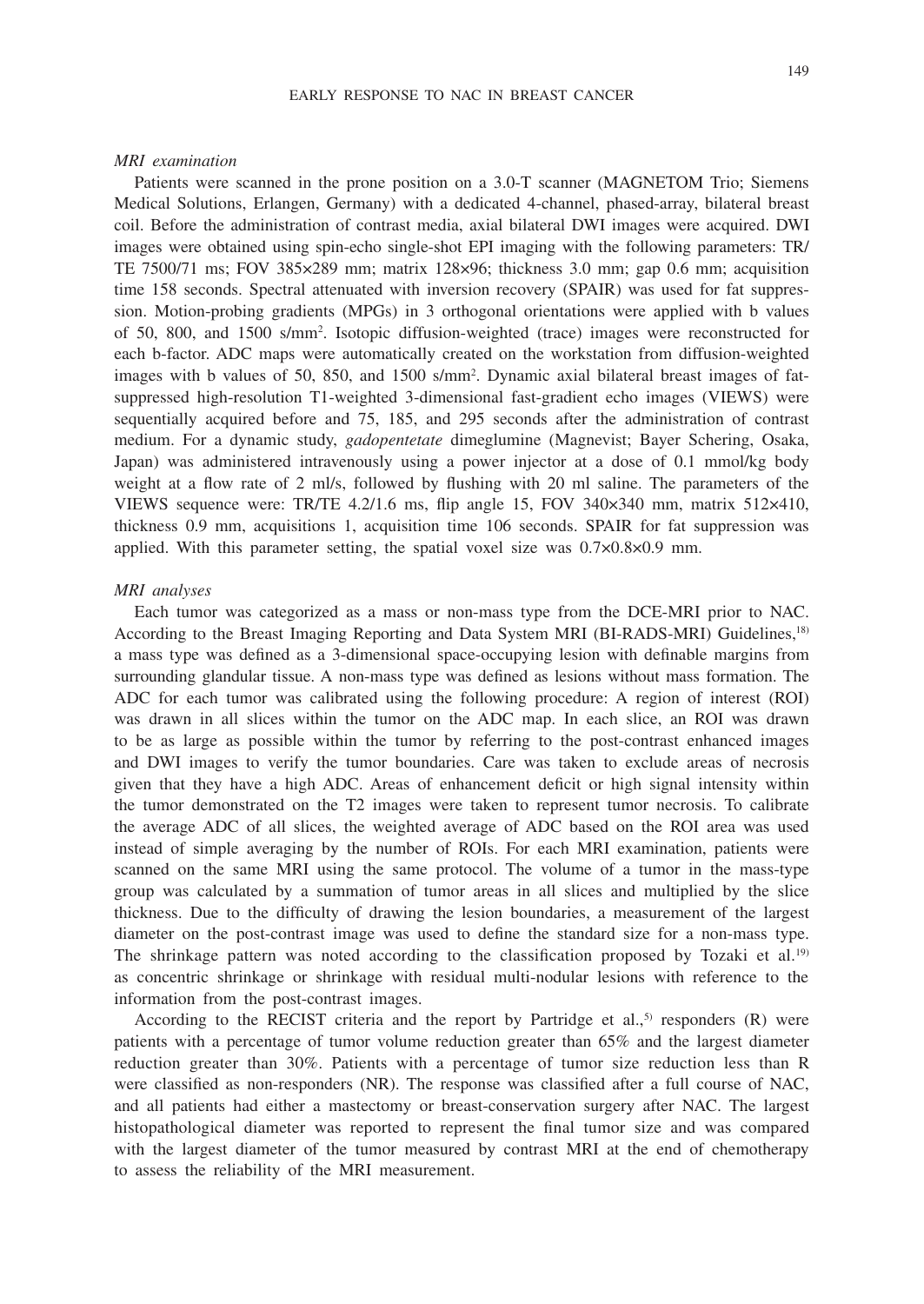#### *Data and statistical analysis*

Reduction rates of the lesion volume after the first, fourth, and last courses of chemotherapy for the mass type were calculated as follows:

 $\Delta$ volume = {(tumor volume at baseline – tumor volume after first, fourth, and last chemotherapy) / tumor volume at baseline  $\times 100\%$ 

The reduction rates of the largest diameter were calculated using the same procedure to measure the reduction rates of lesion volume. The change in ADC from baseline to after the first course of chemotherapy was defined as follows:

 $\triangle ADC = \{ (ADC after the first course - ADC at baseline) / ADC at baseline \} \times 100\%$ 

The changes in volume and ADC after the first course of FEC in the R/NR groups were tested for statistical significance using Fisher's exact test. Correlations between early volume reduction and volume reduction after 4 courses of FEC and after the full course of chemotherapy was tested using Pearson's correlation coefficient. For all analyses, a *p* value of less than 0.05 was defined as statistically significant.

## RESULTS

Of the 11 patients examined, 1 failed after the first NAC cycle due to severe hepatic damage. A second patient received only FEC since she did not reveal metastatic lymph nodes. One patient did not receive fluorouracil. The remaining patients received the FEC and taxane-containing treatment. The time interval between imaging acquisition and the first, fourth, and last treatment courses ranged from 17 to 20 days. Based on pretreatment DCE-MRI, 4 lesions were categorized as a non-mass type and 8 as a mass type. In 1 bilateral breast cancer patient, one side was a non-mass type while the other was a mass type.

Table 1 shows the patients' characteristics, ADC and volume changes after the first course of FEC, response after all NAC courses and surgery type for the mass type lesions. All mass type lesions showed concentric shrinkage on DCE-MRI. Among the 8 mass types, 6 cases were R and 2 were NR. After the first course of FEC, 4 lesions (patients 5-8L) showed noticeable shrinkage, and their respective volume reduction rates were 67%, 44%, 75%, and 37%. The other 4 lesions showed no noticeable shrinkage after the first course of FEC (patients 1-4). However, 2 lesions (patients 3, 4) had increased ADC with ∆ADC of 19.7% and 14.3%, respectively, and they became R after subsequent taxane treatment (Fig. 1). On the other hand, 2 lesions (patients 1, 2) with neither increased ADC nor reduction in volume after the first course of FEC were NR after the full course of NAC. Figure 2 shows the volume reduction rate during NAC for mass type patients who achieved R. Patients 3 and 4 showed no shrinkage after the first course of FEC but had ADC increases. As seen from this figure, they showed less volume reduction after 4 courses of FEC compared to the other 4 patients, but exhibited greater shrinkage during taxanecontaining treatment. A significant correlation was observed in volume reduction after 1 course of FEC and after 4 courses of FEC ( $r = 0.95$ ,  $95\%$  CI = 0.69–0.99). However, the correlation in volume reductions after the first course of FEC and after the full course of chemotherapy were not significant ( $r = 0.53$ ,  $95\%$  CI = -0.49-0.94). On the other hand, all cPR cases (patients 3-8L) showed either a noticeable volume reduction or ADC increases after the first treatment course of FEC, while SD cases exhibited neither (Fisher's exact test, *p<0.005).*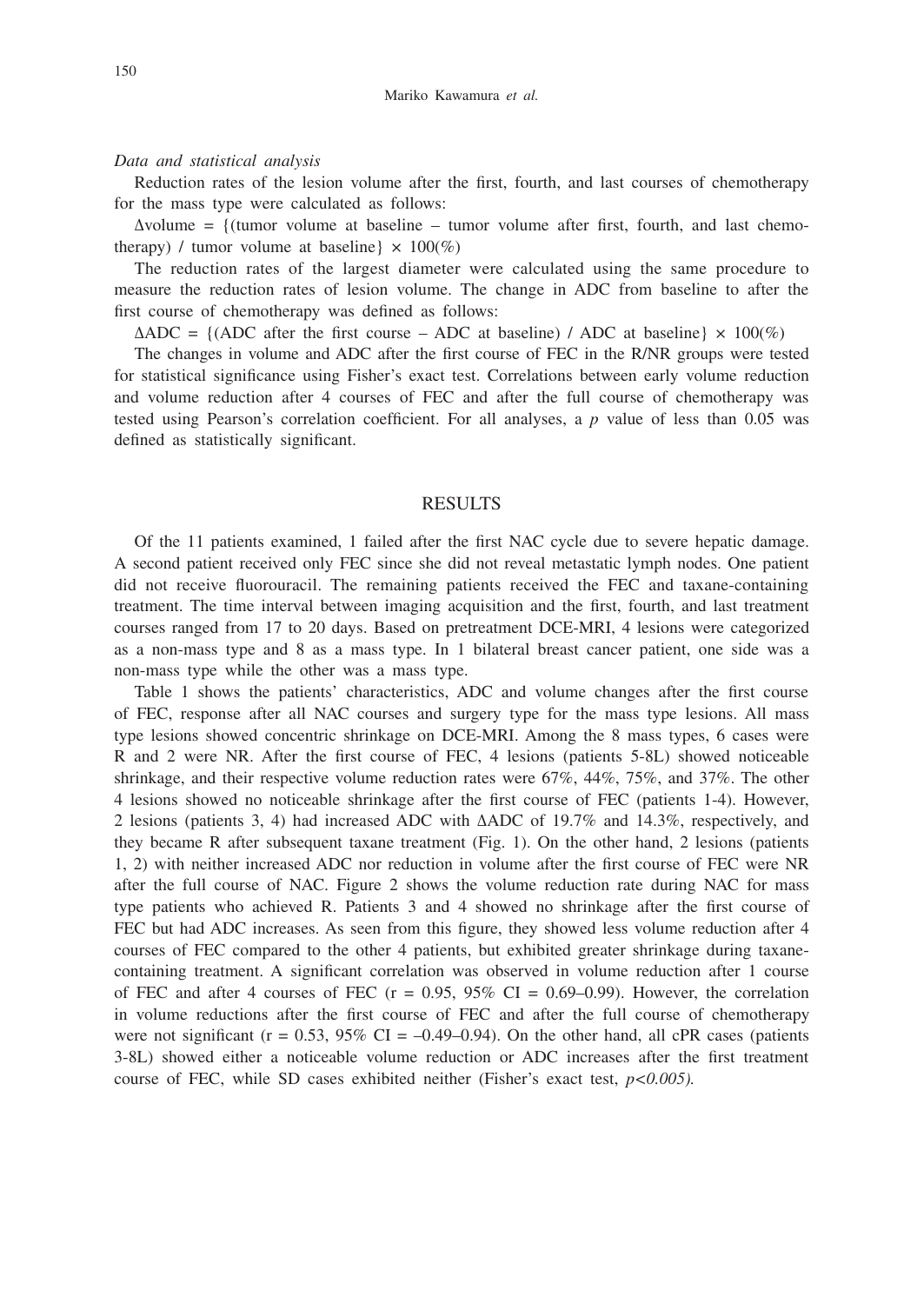| Patient        | Age | <b>TNM</b><br>stage | ER/PgR | HER <sub>2</sub> | After 1 course of $FEC^b$   |                                        | Response<br>after full  |                 |
|----------------|-----|---------------------|--------|------------------|-----------------------------|----------------------------------------|-------------------------|-----------------|
|                |     |                     |        |                  | $\triangle ADC^c$<br>$(\%)$ | $\Delta$ Volume <sup>d</sup><br>$(\%)$ | course of<br><b>NAC</b> | Surgery         |
|                | 58  | <b>IIIB</b>         | $+/+$  |                  | 3.1                         | 6                                      | <b>NR</b>               | BC <sup>f</sup> |
| $\overline{c}$ | 64  | <b>IIA</b>          | $-/-$  |                  | $-5.2$                      | $-8$                                   | <b>NR</b>               | $M^g$           |
| 3              | 38  | <b>IIIA</b>         | $+/-$  | $+$              | 19.7                        | $\overline{4}$                         | R                       | BC              |
| 4              | 44  | <b>IIB</b>          | $+/+$  |                  | 14.3                        | 6                                      | R                       | M               |
| 5              | 64  | <b>IIB</b>          | $-/-$  |                  | $-5.6$                      | 67                                     | R                       | BC              |
| 6              | 40  | <b>IIB</b>          | $+/-$  |                  | 6                           | 44                                     | R                       | BC              |
| 7              | 50  | <b>IIB</b>          | $-/-$  |                  | 15.9                        | 75                                     | R                       | BC              |
| $8L^e$         | 65  | <b>IIA</b>          | $+/+$  |                  | 23.5                        | 37                                     | R                       | BC              |

Table 1 Patient characteristics, early change during NAC<sup>a</sup>, overall response and surgery type for mass type lesions

<sup>a</sup> NAC, neoadjuvant chemotherapy; <sup>b</sup> FEC, fluorouracil+epirubicin+cyclophosphamide;

c ∆ADC, change in ADC (apparent diffusion coefficient) value after first course of FEC;

d ∆Volume, change in volume after first course of FEC; e 8L, patient with bilateral breast cancer, left breast; 'BC, breast-conserving surgery; <sup>g</sup>M, mastectomy



**Fig. 1** Chemo-response during neoadjuvant chemotherapy (NAC) in patient 4. ADC map before NAC (a) and after first course of FEC (b). Dynamic contrast-enhanced MRI before NAC (c), after first course of FEC (d), after 4 courses of FEC (e), and after additional taxane treatment (f). Volume reduction is not seen after first course of FEC, but ADC value has increased with ∆ADC of 14.3%. By the end of NAC, the patient achieved a good response.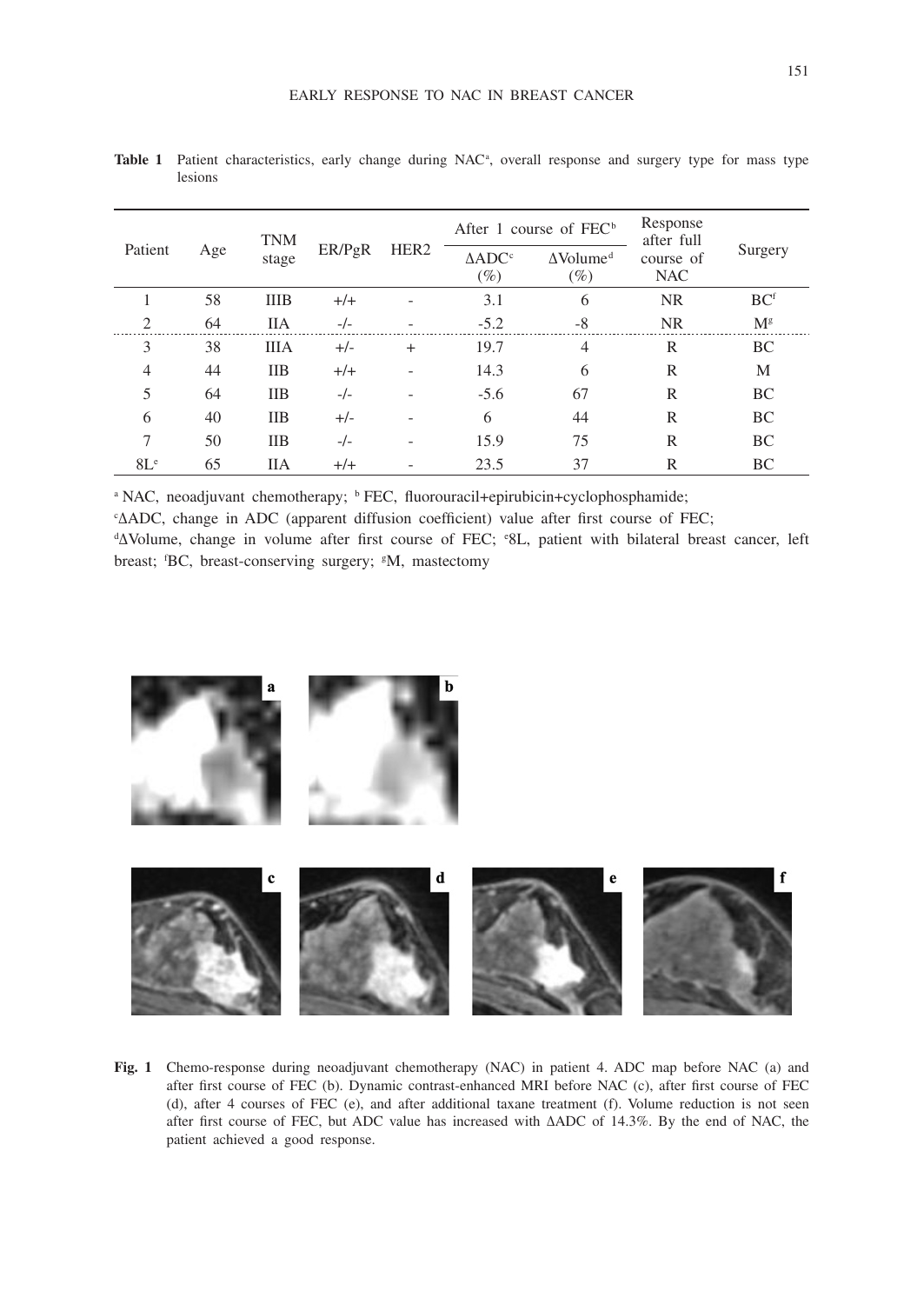

**Fig. 2** Volume reduction rate in mass type lesions during NAC

| <sup>a</sup> NAC, neoadjuvant chemotherapy; <sup>b</sup> FEC, fluorouracil+epirubicin+cyclophosphamide; |     |                     |        |                  |                             |                                  |                        |                |  |  |
|---------------------------------------------------------------------------------------------------------|-----|---------------------|--------|------------------|-----------------------------|----------------------------------|------------------------|----------------|--|--|
| Patient                                                                                                 | Age | <b>TNM</b><br>stage | ER/PgR | HER <sub>2</sub> | After 1 course of $FEC^b$   |                                  | Response<br>after full |                |  |  |
|                                                                                                         |     |                     |        |                  | $\triangle ADC^c$<br>$(\%)$ | Adiameter <sup>d</sup><br>$(\%)$ | course of<br>NAC       | Surgery        |  |  |
| 8R <sup>e</sup>                                                                                         | 65  | <b>IIIB</b>         | $+/-$  |                  | 11                          | $-2$                             | <b>NR</b>              | M <sup>f</sup> |  |  |
| 9                                                                                                       | 69  | <b>IIIB</b>         | $+/-$  |                  | 10                          | $\Omega$                         | NR                     | М              |  |  |
| 10                                                                                                      | 49  | <b>IIB</b>          | $+/-$  |                  | $-11$                       | 18                               | R                      | М              |  |  |
| 11                                                                                                      | 50  | ШA                  | $+/-$  |                  | 22                          | 36                               | R                      | М              |  |  |

Table 2 Patient characteristics, early change during NAC<sup>a</sup>, overall response and surgery type for non-mass type lesions

c ∆ADC, change in ADC (apparent diffusion coefficient) value after first cycle of FEC; d ∆diameter, change in largest diameter captured one-dimensionally after first course of FEC; e 8R, patient with bilateral breast cancer, right breast; <sup>f</sup>M, mastectomy

Table 2 shows the patients' characteristics, changes in ADC and the largest diameter after the first course of FEC, the response after the full course of NAC, and surgery type for the non-mass type lesions. The non-mass type showed both concentric shrinkage and shrinkage with residual multi-nodular lesions on DCE-MRI. However, pathologically, all cases were seen to have multiple foci. Of the 4 non-mass types, 2 were NR. After the first course of FEC, 2 cases (patients 10, 11) showed noticeable shrinkage in the largest diameter on DCE-MRI, with reduction rates of 36% and 18%, respectively. These 2 cases were both R after the full course of NAC. ADC increases occurred in both R and NR cases (patients 8R, 9, 11). The reduction rates of the largest diameter during NAC for the non-mass type were shown in Fig. 3. Two non-mass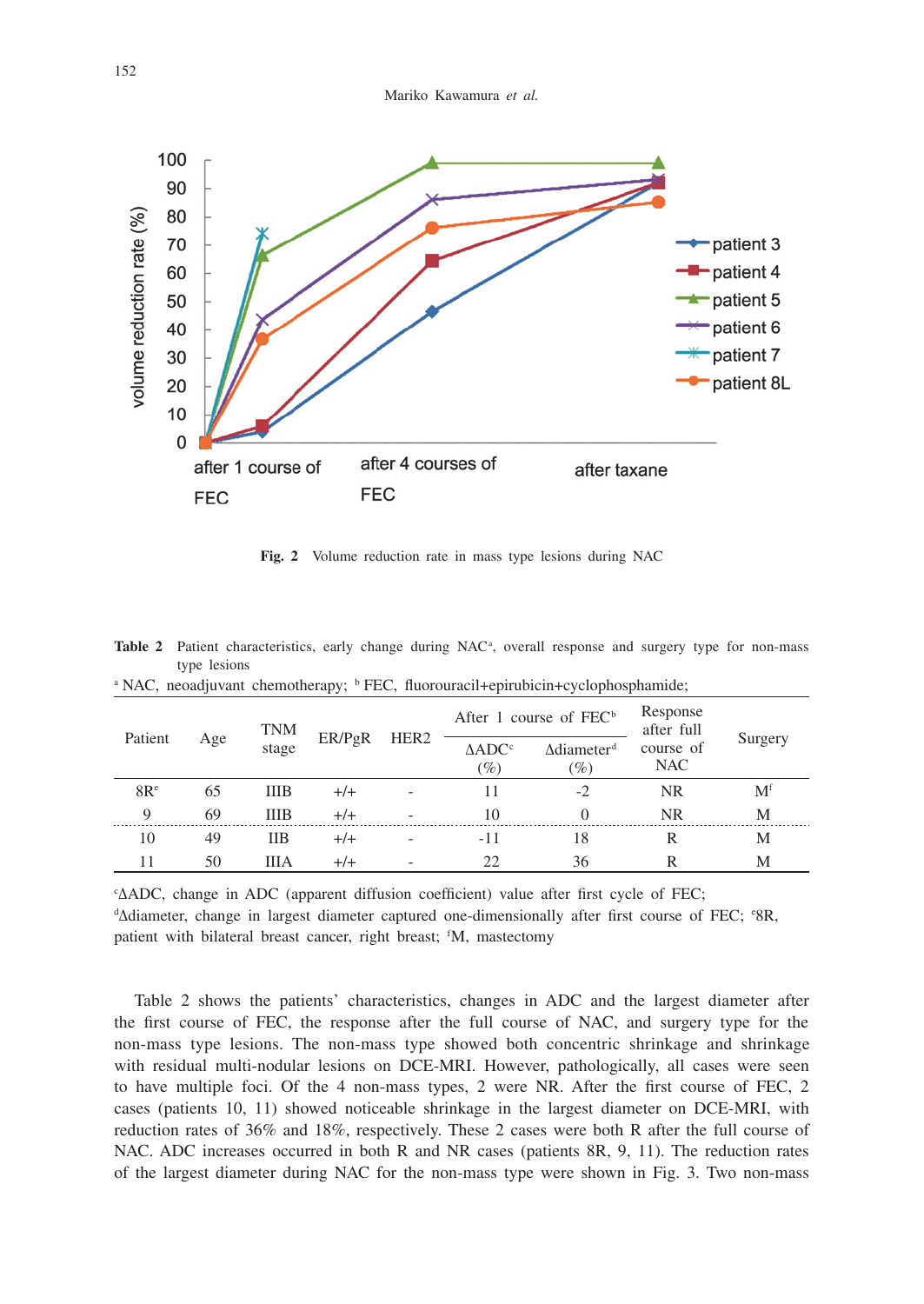#### EARLY RESPONSE TO NAC IN BREAST CANCER

type lesions (patients 8R, 11) enlarged during taxane-containing treatment. One case (patient 9) achieved a major reduction in the largest diameter after the full course of NAC. However, in a pathological study, this case showed a residual tumor extent greater than the contrasted area on MRI, and was thus categorized as NR after surgery. In addition, all non-mass type lesions, including R cases, could not have breast-conserving surgery because of the difficulty of correctly drawing the boundaries of the lesions for surgery.



**Fig. 3** Reduction rate of the largest diameter for non-mass type lesions during NAC

#### DISCUSSION

An early prediction of chemo-sensitivity is essential to maximizing patient benefit and minimizing the harm from NAC. Though our study contained a small number of patients, to the best of the authors' knowledge, this study is the first published trial using MRI to differentiate mass type from non-mass type prior to NAC, and to evaluate the early response to chemotherapy for locally advanced breast cancer. Sharma et al. and Pickles et al. have reported that ADC increases preceded volume reduction in NAC, because biochemical or functional changes precede morphological changes.<sup>15,16</sup>) Yu et al. have reported that the most reliable tool to predict chemo-response after one course of NAC is the change in tumor size.10) Our results show that 2 different MRI patterns of response to chemotherapy were observed for mass-type responders after the first course of treatment. One response was a shrinkage of the contrasted area on DCE-MRI, and the other was an increase in the ADC. The chemotherapy regimen of Yu et al. consisted of 4 courses of anthracycline and cyclophosphamide. Our results agreed with theirs in that the 4 cases with noticeable shrinkage in the contrasted lesion after the first course of FEC became R within 4 FEC courses. However, the 2 cases with ADC increase without shrinkage after the first course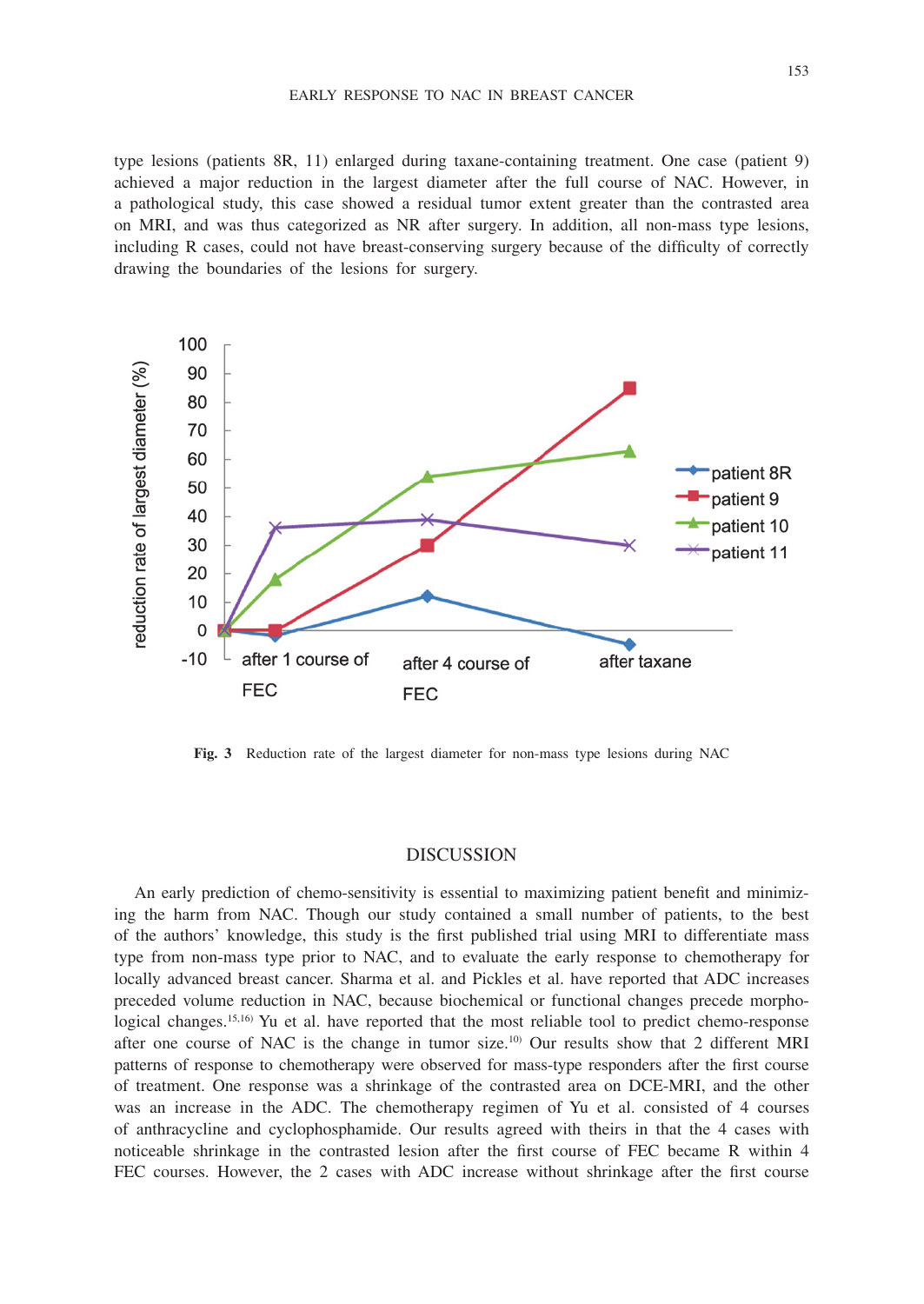of FEC also became R after an additional taxane regimen. Since a change during additional taxane treatment may include the effect from FEC, it is very difficult to interpret whether this later shrinkage was caused by taxane or whether the volume reduction rate was simply slow. Although the NSABP protocol B-27 suggests that additional docetaxel increases pCR, this study failed to increase the breast conservation rate by adding docetaxel. The authors concluded that because 85% of the tumors achieved clinical responses with the administration of 4 courses of anthracycline containing chemotherapy and only an additional 6% of patients became clinical responders with the addition of docetaxel, thus failing to achieve statistical significance.3) From our results, ADC increases after first FEC course without noticeable shrinkage might represent the cases that benefit from additional chemotherapy. Thus it might prove worthwhile to investigate further.

The present study included 4 non-mass type breast cancers. Based on the results, shrinkage of the largest diameter on DCE-MRI captured after the first course of treatment appears to represent chemo-sensitivity. However, since our result includes only 2 responders out of 4 patients, no statistically valid conclusions can be drawn. ADC increases were seen in both chemo-sensitive and resistant cases after the first course of NAC. Thus, ADC values may not prove reliable in predicting chemo-response for non-mass type lesions. Furthermore, as Tozaki et al. and many other researchers have reported, non-mass type breast cancer is likely to show shrinkage with residual multi-nodular lesions. $19-22$  In the present study, all cases revealed multiple residual foci on pathology, with 2 cases showing concentric shrinkage on DCE-MRI. We agree with other researchers that non-mass type lesions may not be promising candidates for NAC if the aim of treatment is to perform breast-conserving surgery. In addition, if a tumor showed shrinkage with residual multi-nodular lesions after NAC, it is very difficult to diagnose the extent of it. Thus, the use of NAC for non-mass type lesions should be carefully chosen. Moreover, a higher response of NAC is observed in patients with HER2-positive breast cancer than in those with HER2-negative. Our result contained only one HER2-positive breast cancer, while the rest were HER2-negative. A change in MRI during NAC might be less predictive of a pathology such as HER2-negative breast cancer. Thus, further studies will be necessary to evaluate the change in MRI during NAC in patients with HER2-positive breast cancer.

In summary, this study demonstrated that classifying breast cancer morphologically into mass and non-mass types prior to NAC is very important in terms of an early prediction of chemoresponse, as well as in performing breast-conserving surgery. Early predictions of chemo-response using MRI may be possible for mass-type lesions. Such an early response consists of 2 different patterns: one is a change in size measured on contrast MRI, and the other is an increase in the ADCs. If neither change is observed after the first course of NAC, the patient may be chemo-resistant. This method of predicting the early response to NAC should not be used for the non-mass type of breast cancer. In addition, the non-mass type may be unsuitable for NAC if the aim of treatment is to perform breast-conserving surgery. However, a major limitation of the study is its small number of cases, indicating that further investigation is clearly warranted.

### **REFERENCES**

<sup>1)</sup> Wolmark N, Wang J, Mamounas E, Bryant J, Fisher B. Preoperative chemotherapy in patients with operable breast cancer: nine-year results from National Surgical Adjuvant Breast and Bowel Project B-18. *J Natl Cancer Inst Monographs*, 2001; 30: 96–102.

<sup>2)</sup> van der Hage JA, van de Velde CJ, Julien JP, Tubiana-Hulin M, Vandervelden C, Duchateau L. Preoperative chemotherapy in primary operable breast cancer: results from the European Organization for Research and Treatment of Cancer Trial 10902. *J Clin Oncol*, 2001; 19(22): 4224–4237.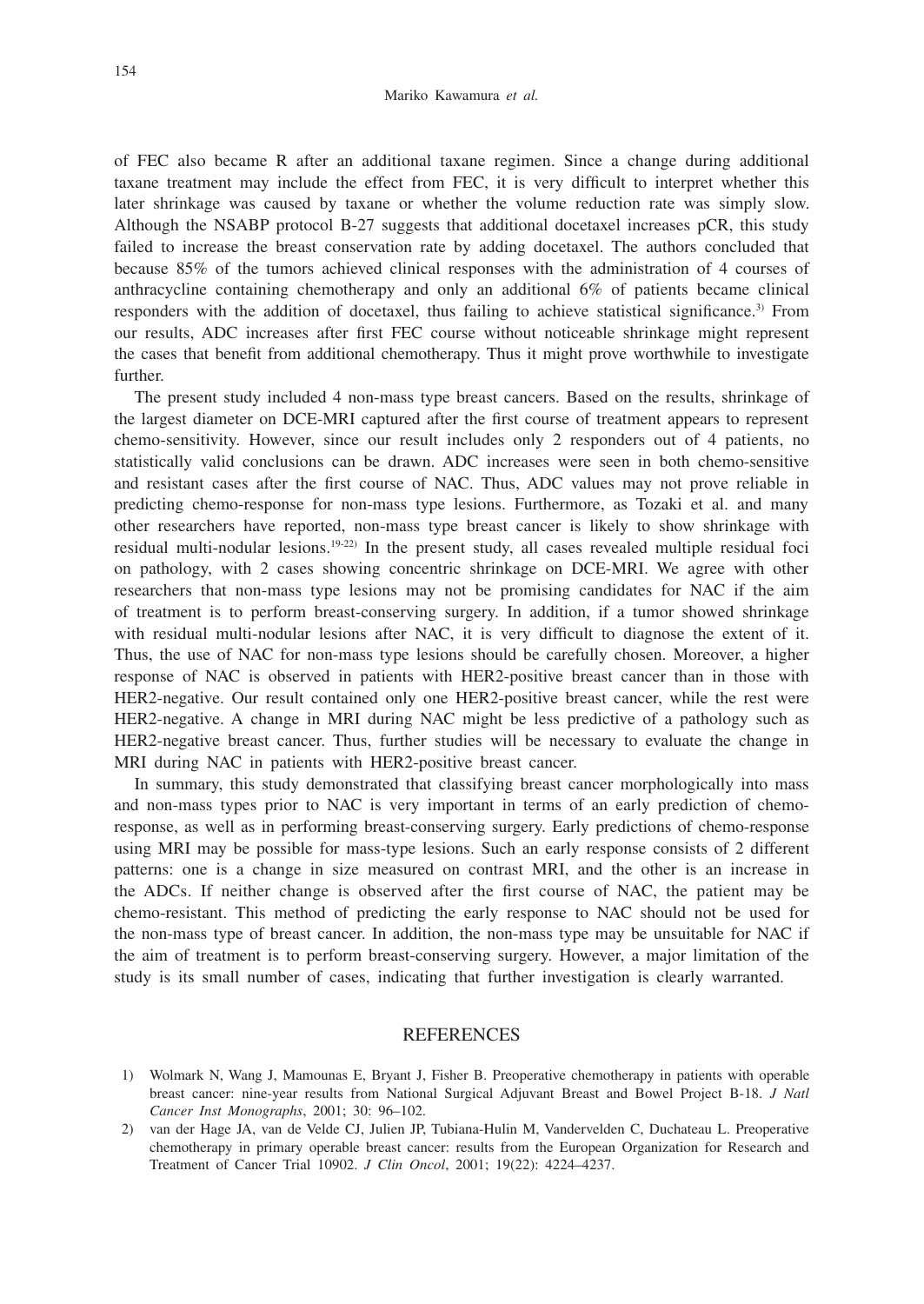- 3) Bear HD, Anderson S, Brown A, Smith R, Mamounas EP, Fisher B, Margolese R, Theoret H, Soran A, Wickerham DL, Wolmark N. The effect on tumor response of adding sequential preoperative docetaxel to preoperative doxorubicin and cyclophosphamide: preliminary results from National Surgical Adjuvant Breast and Bowel Project B-27. *J Clin Oncol*, 2003; 21: 4165–4174.
- 4) Nagashima T, Sakakibara M, Sangai T, Kazama T, Nakatani Y, Miyazaki M. Tumor reduction rate predicts early recurrence in patients with breast cancer failing to achieve complete response to primary chemotherapy. *Breast Cancer*, 2010; 17(2): 125–130.
- 5) Partridge SC, Gibbs JE, Lu Y, Esserman LJ, Tripathy D, Wolverton DS, Rugo HS, Hwang ES, Ewing CA, Hylton NM. MRI measurements of breast tumor volume predict response to neoadjuvant chemotherapy and recurrence-free survival. *AJR Am J Roentgeno*l, 2005; 184: 1774–1781.
- 6) Prati R, Minami CA, Gornbein JA, Debruhl N, Chung D, Chang HR. Accuracy of clinical evaluation of locally advanced breast cancer in patients receiving neoadjuvant chemotherapy. *Cancer*, 2009; 115(6): 1194–1202.
- 7) Partridge SC, Gibbs JE, Lu Y, Esserman LJ, Sudilovsky D, Hylton NM. Accuracy of MR imaging for revealing residual breast cancer in patients who have undergone neoadjuvant chemotherapy. *AJR Am J Roentgenol*, 2002; 179: 1193–1199.
- 8) Yeh E, Slanetz P, Kopans DB, Rafferty E, Georgian-Smith D, Moy L, Halpern E, Moore R, Kuter I, Taghian A. Prospective comparison of mammography, sonography and MRI in patients undergoing neoadjuvant chemotherapy for palpable breast cancer. *AJR Am J Roentgenol*, 2005; 184: 868–877.
- 9) Padhani AR, Hayes C, Assesohn L, Powles T, Makris A, Suckling J, Leach MO, Husband JE. Prediction of clinicopathologic response of breast cancer to primary chemotherapy at contrast-enhanced MR imaging: initial clinical results. *Radiology*, 2006; 239: 361–374.
- 10) Yu HJ, Chen JH, Mehta RS, Nalcioglu O, Su MY. MRI measurements of tumor size and pharmacokinetic parameters as early predictors of response in breast cancer patients undergoing neoadjuvant anthracycline chemotherapy. *J Magn Reson Imaging*, 2007; 26: 615–623.
- 11) Loo CE, Teertstra HJ, Rodenhuis S, van de Vijver MJ, Hannemann J, Muller SH, Peeter MJV, Gilhuijs KGA. Dynamic contrast-enhanced MRI for prediction of breast cancer response to neoadjuvant chemotherapy: initial results. *AJR Am J Roentgenol*, 2008; 191: 1331–1338.
- 12) Johansen R, Jensen LR, Rydland J, Goa PE, Kvistad KA, Bathen TF, Axelson DE, Lundgren S, Gribbestad IS. Predicting survival and early clinical response to primary chemotherapy for patients with locally advanced breast cancer using DCE-MRI. *J Magn Reson Imaging*, 2009; 29: 1300–1307.
- 13) Beak HM, Chen JH, Nie K, Yu HJ, Bahri S, Mehta RS, Nalcioglu O, Su MY. Predicting pathologic response to neoadjuvant chemotherapy in breast cancer by using MR imaging and quantitative <sup>1</sup>H MR Spectroscopy. *Radiology*, 2009; 251(3): 653–662.
- 14) Tozaki M, Oyama Y, Fukuma E. Preliminary study of early response to neoadjuvant chemotherapy after the first cycle in breast cancer: comparison of 1H magnetic resonance spectroscopy with diffusion magnetic resonance imaging. *Jpn J Radiol*, 2010; 28: 101–109.
- 15) Pickles MD, Gibbs P, Lowry M, Turnbull LW. Diffusion changes precede size reduction in neoadjuvant treatment of breast cancer. *Magn Reson Imaging*, 2006; 24: 843–847.
- 16) Sharma U, Danishad KK, Seenu V, Jagannathan NR. Longitudinal study of the assessment by MRI and diffusion-weighted imaging of tumor response in patients with locally advanced breast cancer undergoing neoadjuvant chemotherapy. *NMR Biomed*, 2009; 22: 104–113.
- 17) Nilsen L, Fangberget A, Geier O, Olsen DR, Seierstad T. Diffusion-weighted magnetic resonance imaging for pretreatment prediction and monitoring of treatment response of patients with locally advanced breast cancer undergoing neoadjuvant chemotherapy. *Acta Oncol*, 2010; 49(3): 354–360.
- 18) American College of Radiology: Breast imaging reporting and data system. BI-RADS (Reston VA ed), 4<sup>th</sup> ed, American College of Radiology, 2003.
- 19) Tozaki M, Kobayashi T, Uno S, Aiba K, Takeyama H, Shinoya H, Tabei I, Toriumi Y, Suzuki M, Fukuda K. Breast-conserving surgery after chemotherapy: value of MDCT for determining tumor distribution and shrinkage pattern. *AJR Am J Roentgenol*, 2006; 186: 431–439.
- 20) Murata Y, Ogawa Y, Yoshida S, Kubota K, Itoh S, Fukumoto M, Nishioka A, Moriki T, Maeda H, Tanaka Y. Utility of initial MRI for predicting extent of residual disease after neoadjuvant chemotherapy: analysis of 70 breast cancer patients. *Oncol Rep*, 2004; 12(6): 1257–1262.
- 21) Kim HJ, Im YH, Han BK, Choi N, Lee J, Kim JH, Choi YL, Ahn JS, Nam SJ, Park YS, Choe YH, Ko YH, Yang JH. Accuracy of MRI for estimating residual tumor size after neoadjuvant chemotherapy in locally advanced breast cancer: relation to response patterns on MRI. *Acta Oncol*, 2007; 46(7): 996–1003.
- 22) Bahri S, Chen JH, Mehta RS, Carpenter PM, Nie K, Kwon SY, Yu HJ, Nalcioglu O Su MY. Residual breast